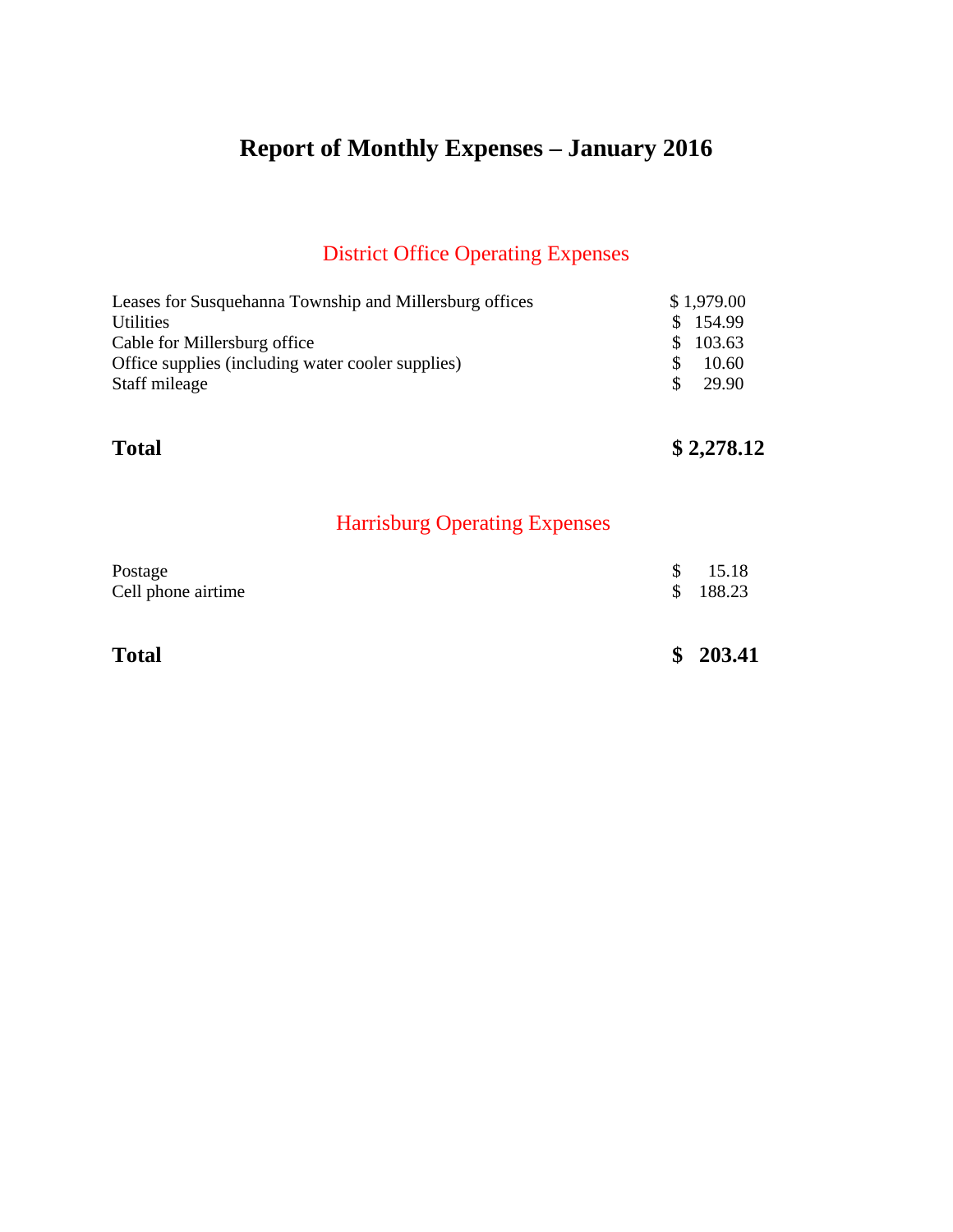# **Report of Monthly Expenses – February 2016**

## Personal Expenses

| <b>Total</b>                                                       | \$50.76 |
|--------------------------------------------------------------------|---------|
| Reimbursement for personal mileage:<br>To and from district events | \$50.76 |

## District Office Operating Expenses

| Leases for Susquehanna Township and Millersburg offices | \$1,979.00             |
|---------------------------------------------------------|------------------------|
| <b>Utilities</b>                                        | \$ 174.44              |
| Cable for Millersburg office                            | \$105.75               |
| Office supplies (including water cooler supplies)       | \$138.64               |
| Staff mileage                                           | 76.14<br><sup>\$</sup> |
|                                                         |                        |

**Total \$ 2,473.97** 

## Harrisburg Operating Expenses

| Postage              |               | 3.32     |
|----------------------|---------------|----------|
| Cell phone airtime   |               | \$167.65 |
| Subscriptions        | $\mathcal{S}$ | 122.02   |
| Legislative business |               | 10.00    |
|                      |               |          |
|                      |               |          |

| <b>Total</b> |  | \$302.99 |
|--------------|--|----------|
|--------------|--|----------|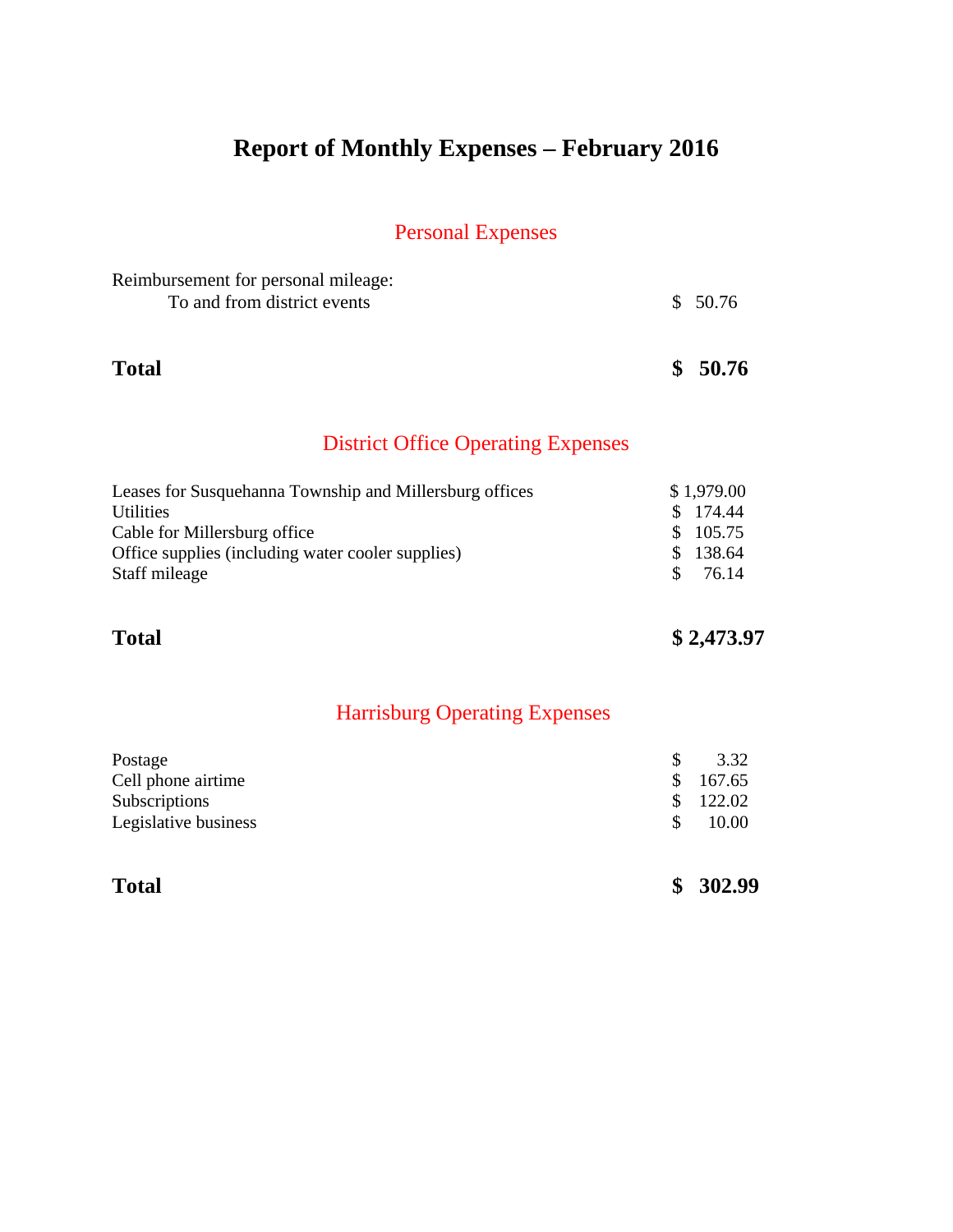# **Report of Monthly Expenses – March 2016**

| Reimbursement for personal mileage:<br>To and from district events                                                                                               |                | \$36.18                                 |
|------------------------------------------------------------------------------------------------------------------------------------------------------------------|----------------|-----------------------------------------|
| <b>Total</b>                                                                                                                                                     | \$             | 36.18                                   |
| <b>District Office Operating Expenses</b>                                                                                                                        |                |                                         |
| Leases for Susquehanna Township and Millersburg offices<br><b>Utilities</b><br>Cable for Millersburg office<br>Office supplies (including water cooler supplies) | \$<br>\$<br>\$ | \$1,979.00<br>371.50<br>42.35<br>227.76 |
| <b>Total</b>                                                                                                                                                     |                | \$2,620.61                              |
| <b>Harrisburg Operating Expenses</b>                                                                                                                             |                |                                         |
| Postage<br>Bulk mail<br>Cell phone airtime                                                                                                                       | \$<br>\$       | 28.23<br>\$4,137.75<br>335.30           |
| <b>Total</b>                                                                                                                                                     |                | \$4,501.28                              |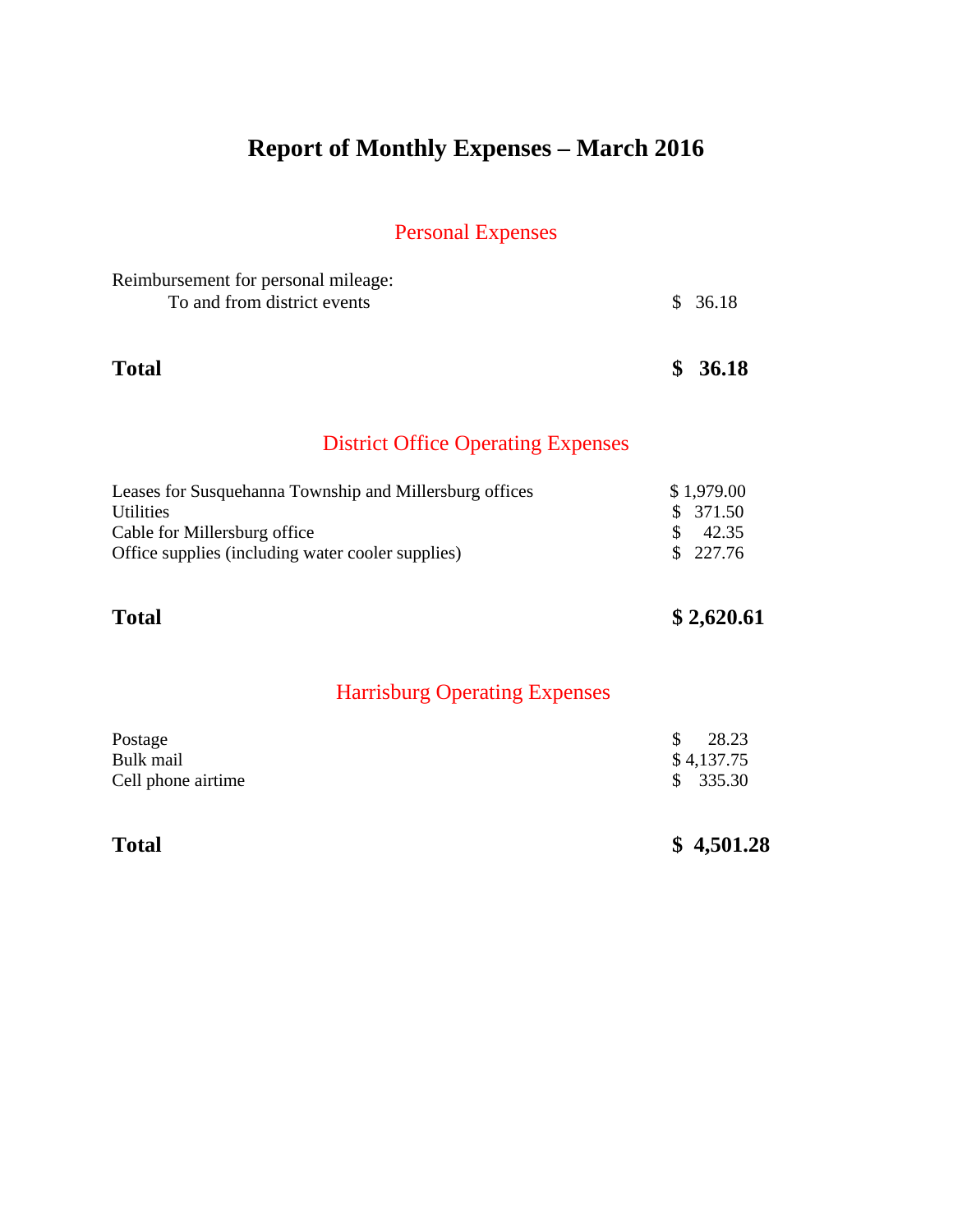# **Report of Monthly Expenses – April 2016**

## District Office Operating Expenses

| Leases for Susquehanna Township and Millersburg offices | \$1,979.00 |
|---------------------------------------------------------|------------|
| <b>Total</b><br><b>Harrisburg Operating Expenses</b>    | \$1979.00  |
| Postage                                                 | \$<br>9.50 |
| <b>Total</b>                                            | \$<br>9.50 |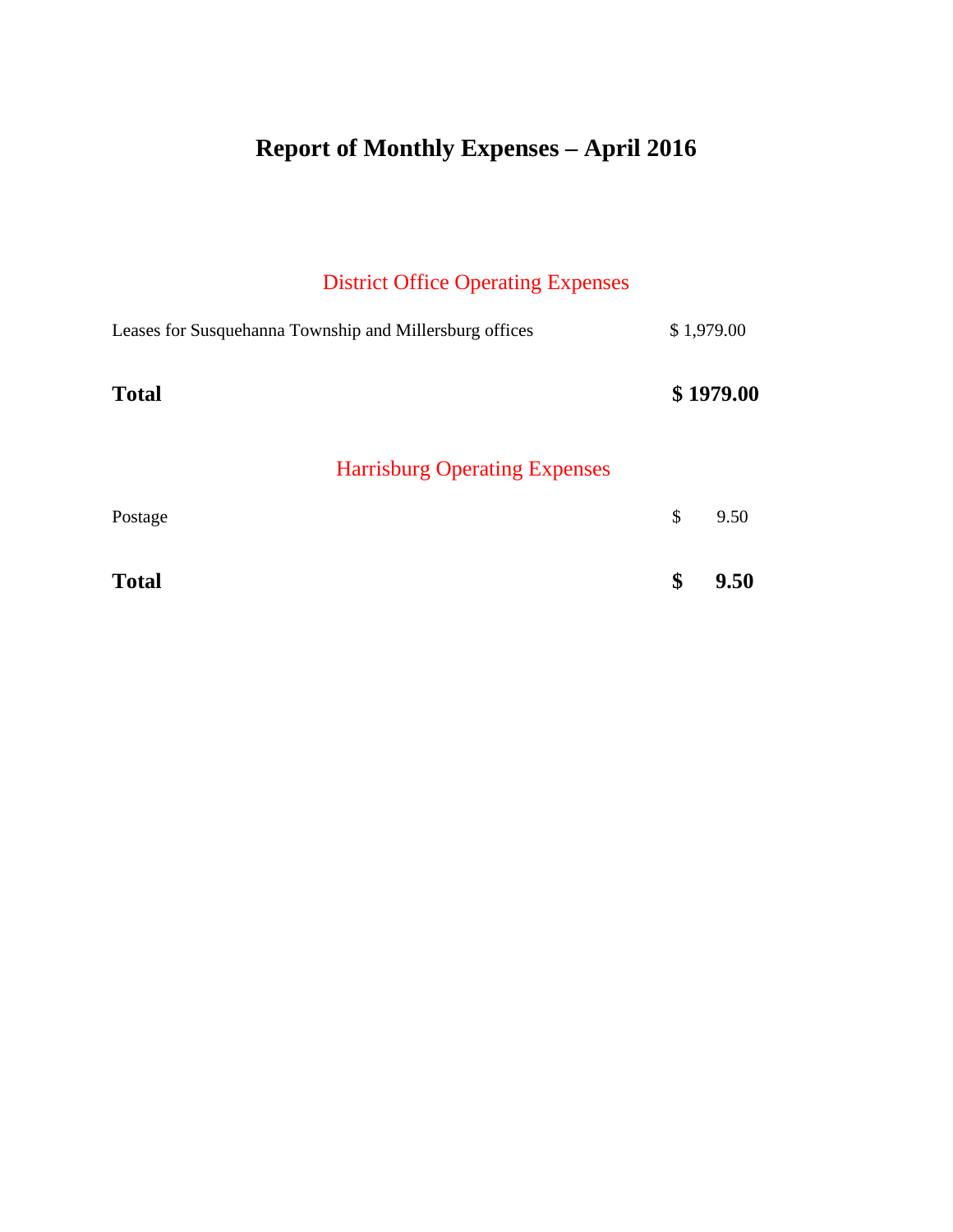# **Report of Monthly Expenses – May 2016**

### Personal Expenses

| Reimbursement for personal mileage: |          |
|-------------------------------------|----------|
| To and from district events         | \$ 51.30 |
|                                     |          |
|                                     |          |

**Total \$ 51.30**

## District Office Operating Expenses

| Leases for Susquehanna Township and Millersburg offices | \$1,979.00 |
|---------------------------------------------------------|------------|
| <b>Utilities</b>                                        | \$217.28   |
| Office supplies (including water cooler supplies)       | 33.05      |
| Staff mileage                                           | \$243.96   |
| Cleaning services                                       | 60.00      |
| Site rental                                             | 160.00     |

## **Total \$ 2,693.29**

## Harrisburg Operating Expenses

| Postage            | 6.80     |
|--------------------|----------|
| Cell phone airtime | \$323.99 |
| Subscriptions      | \$77.48  |
|                    |          |
|                    |          |

| ota |
|-----|
|-----|

**Total \$ 408.27**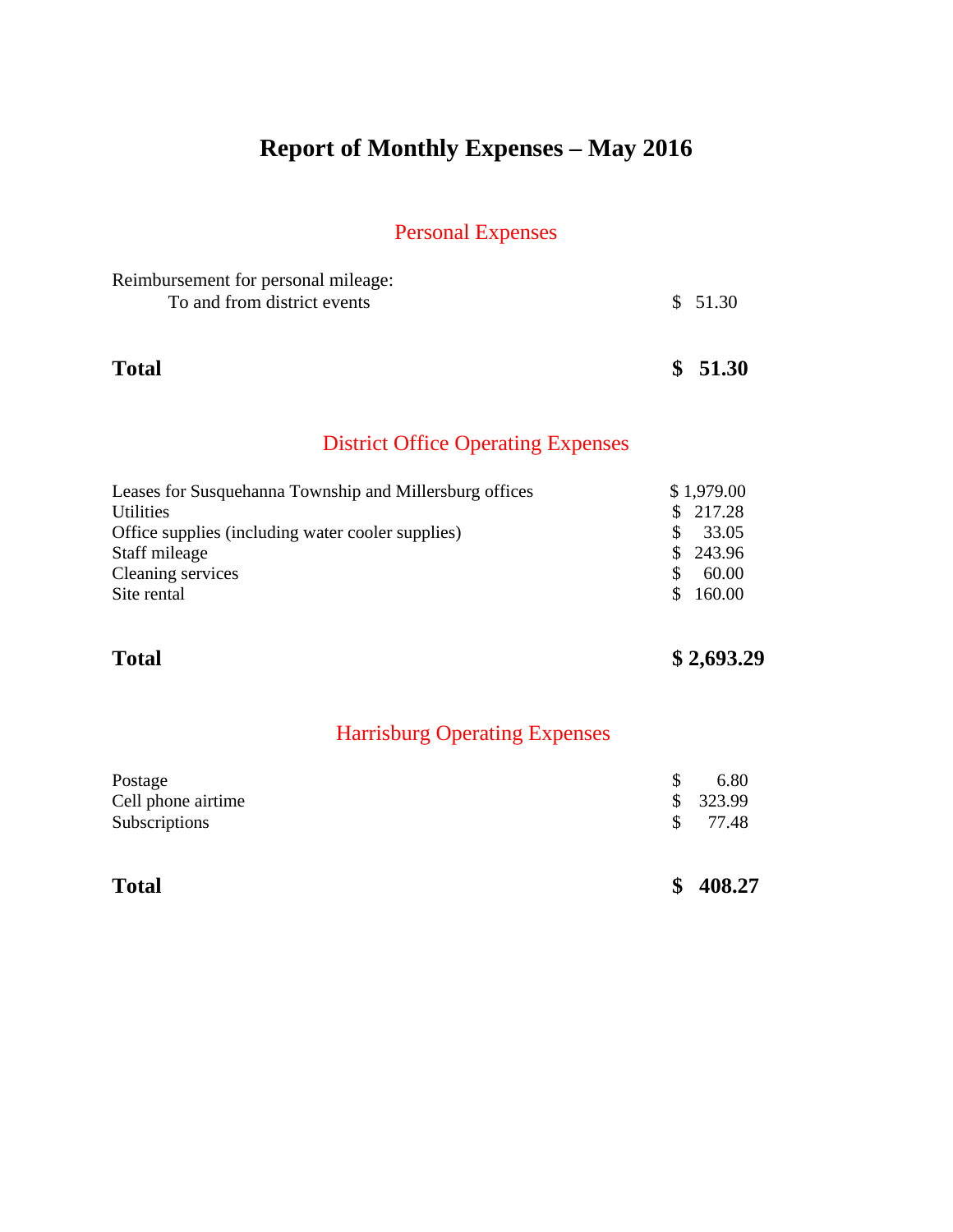# **Report of Monthly Expenses – June 2016**

| Committee per diem                                      | $\mathbb{S}$  | 188.00     |
|---------------------------------------------------------|---------------|------------|
| Parking and tolls                                       | $\mathbb{S}$  | 20.86      |
|                                                         |               |            |
| <b>Total</b>                                            |               | \$208.86   |
|                                                         |               |            |
| <b>District Office Operating Expenses</b>               |               |            |
| Leases for Susquehanna Township and Millersburg offices |               | \$1,979.00 |
| <b>Total</b>                                            |               | \$1,979.00 |
|                                                         |               |            |
| <b>Harrisburg Operating Expenses</b>                    |               |            |
| Postage                                                 | $\mathcal{S}$ | 32.06      |
|                                                         |               |            |
| <b>Total</b>                                            | \$            | 32.06      |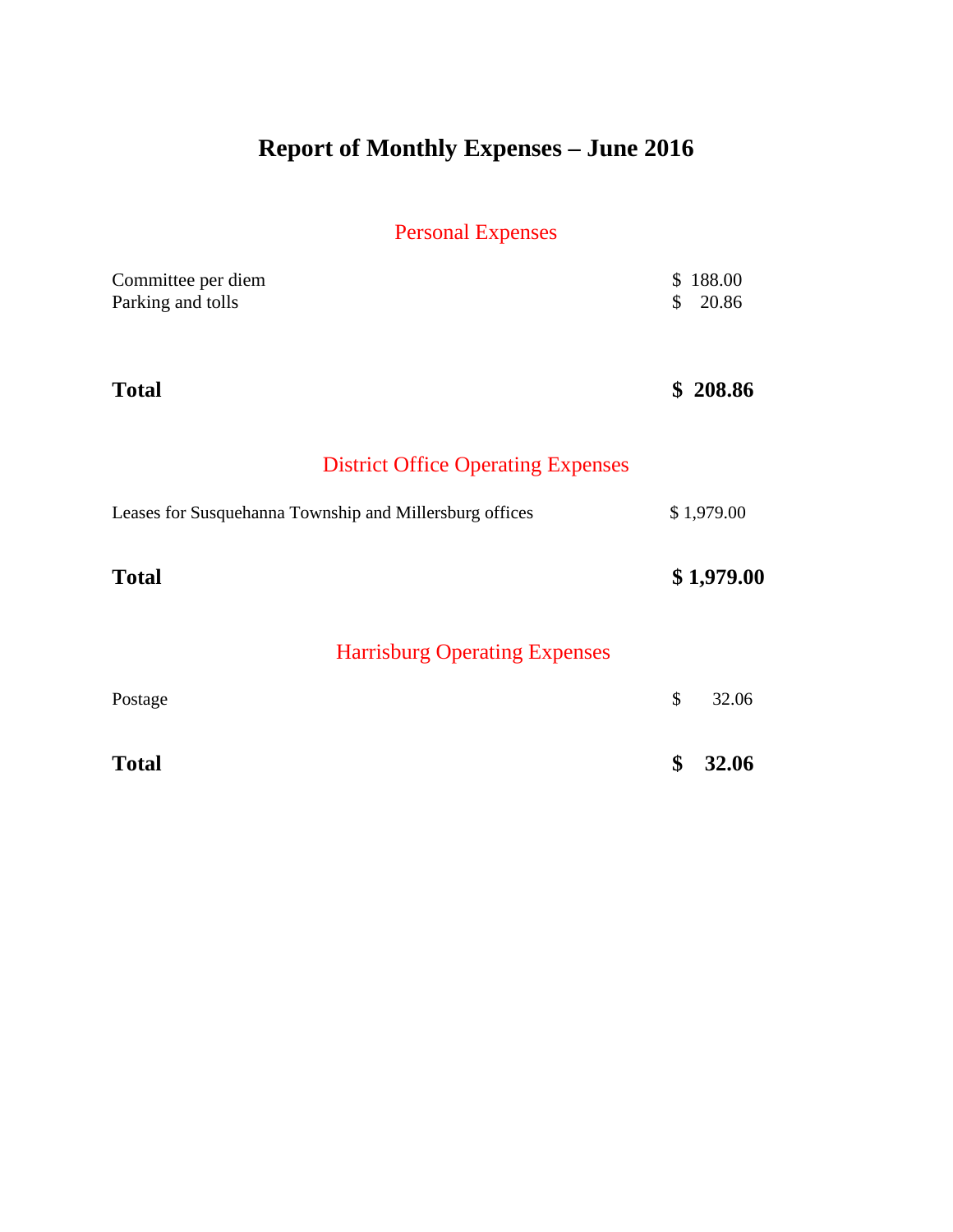# **Report of Monthly Expenses – July 2016**

| Reimbursement for personal mileage:<br>To and from district events                                                                                |                | \$233.28                              |
|---------------------------------------------------------------------------------------------------------------------------------------------------|----------------|---------------------------------------|
| <b>Total</b>                                                                                                                                      |                | \$233.28                              |
| <b>District Office Operating Expenses</b>                                                                                                         |                |                                       |
| Leases for Susquehanna Township and Millersburg offices<br><b>Utilities</b><br>Office supplies (including water cooler supplies)<br>Staff mileage | \$<br>\$<br>\$ | \$1,979.00<br>63.28<br>18.50<br>96.12 |
| <b>Total</b>                                                                                                                                      |                | \$2,156.90                            |
| <b>Harrisburg Operating Expenses</b>                                                                                                              |                |                                       |
| Postage<br>Cell phone airtime                                                                                                                     | \$<br>\$       | 13.27<br>153.82                       |
| <b>Total</b>                                                                                                                                      | \$             | 167.09                                |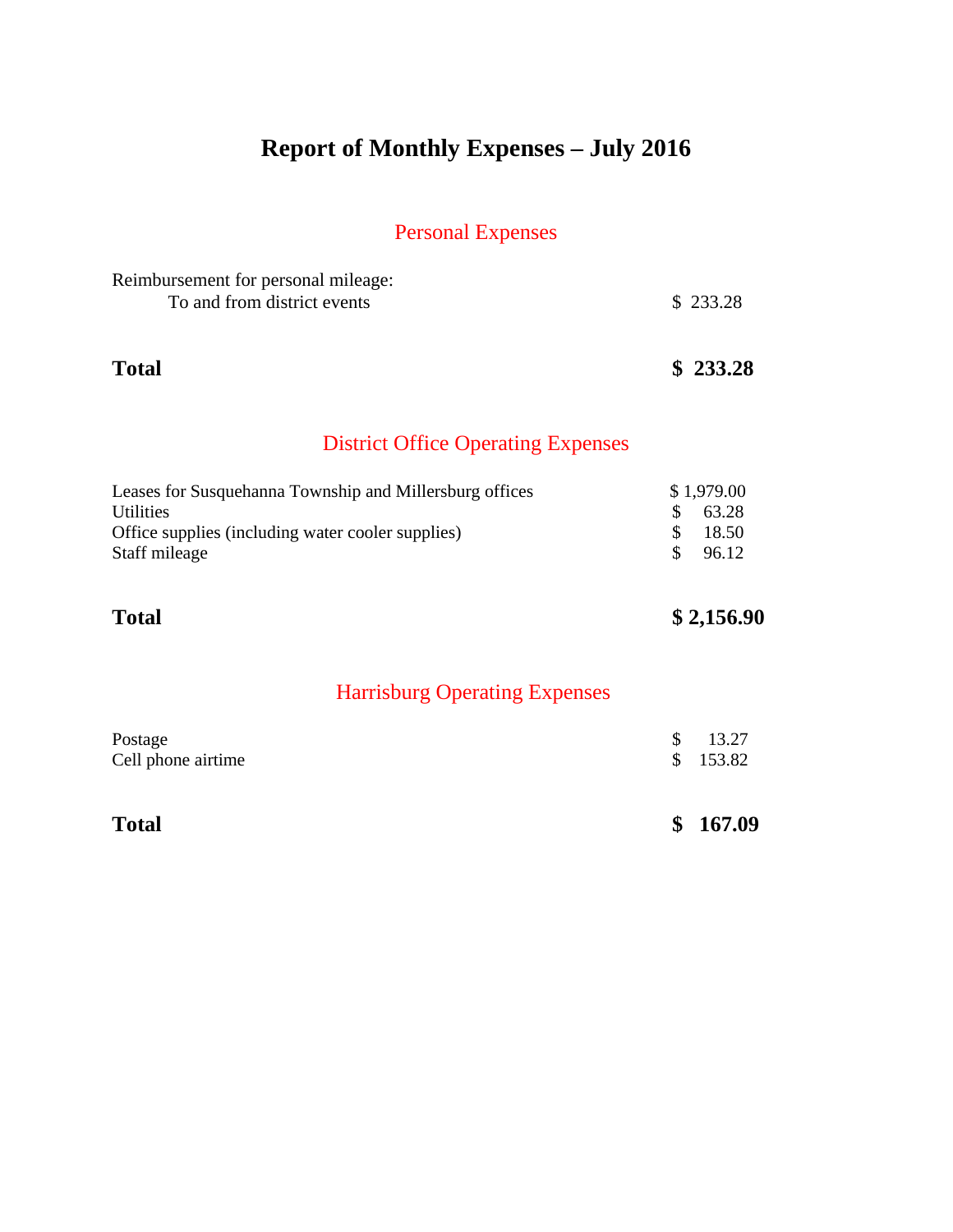# **Report of Monthly Expenses – August 2016**

## District Office Operating Expenses

| Leases for Susquehanna Township and Millersburg offices |     | \$1,979.00 |
|---------------------------------------------------------|-----|------------|
| <b>Utilities</b>                                        | SS. | 50.65      |
| Condolences/congratulations                             |     | 31.79      |
| Office supplies (including water cooler supplies)       |     | 27.02      |
| Staff mileage                                           | SS. | 9.50       |
|                                                         |     |            |

## **Total \$ 2,097.96**

## Harrisburg Operating Expenses

| <b>Total</b>       | \$158.39 |
|--------------------|----------|
| Cell phone airtime | \$153.85 |
| Postage            | 4.54     |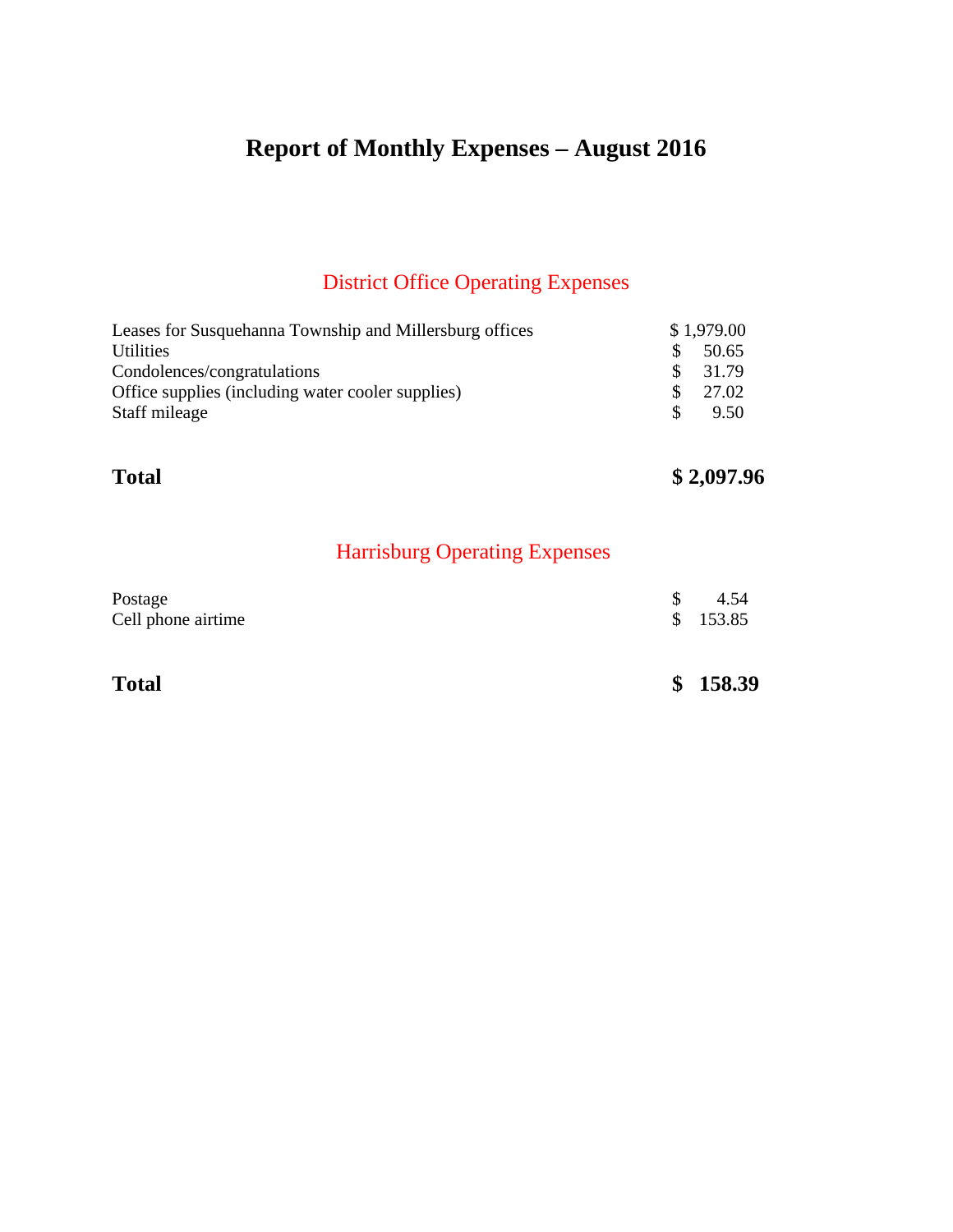# **Report of Monthly Expenses – September 2016**

| Reimbursement for personal mileage:<br>To and from district events                             | \$       | 81.00                        |
|------------------------------------------------------------------------------------------------|----------|------------------------------|
| <b>Total</b>                                                                                   | \$       | 81.00                        |
| <b>District Office Operating Expenses</b>                                                      |          |                              |
| Leases for Susquehanna Township and Millersburg offices<br><b>Utilities</b><br>Office supplies | \$<br>\$ | \$1,979.00<br>59.90<br>28.07 |
| <b>Total</b>                                                                                   |          | \$2,066.97                   |
| <b>Harrisburg Operating Expenses</b>                                                           |          |                              |
| Postage                                                                                        | \$       | 27.90                        |
| <b>Total</b>                                                                                   | \$       | 27.90                        |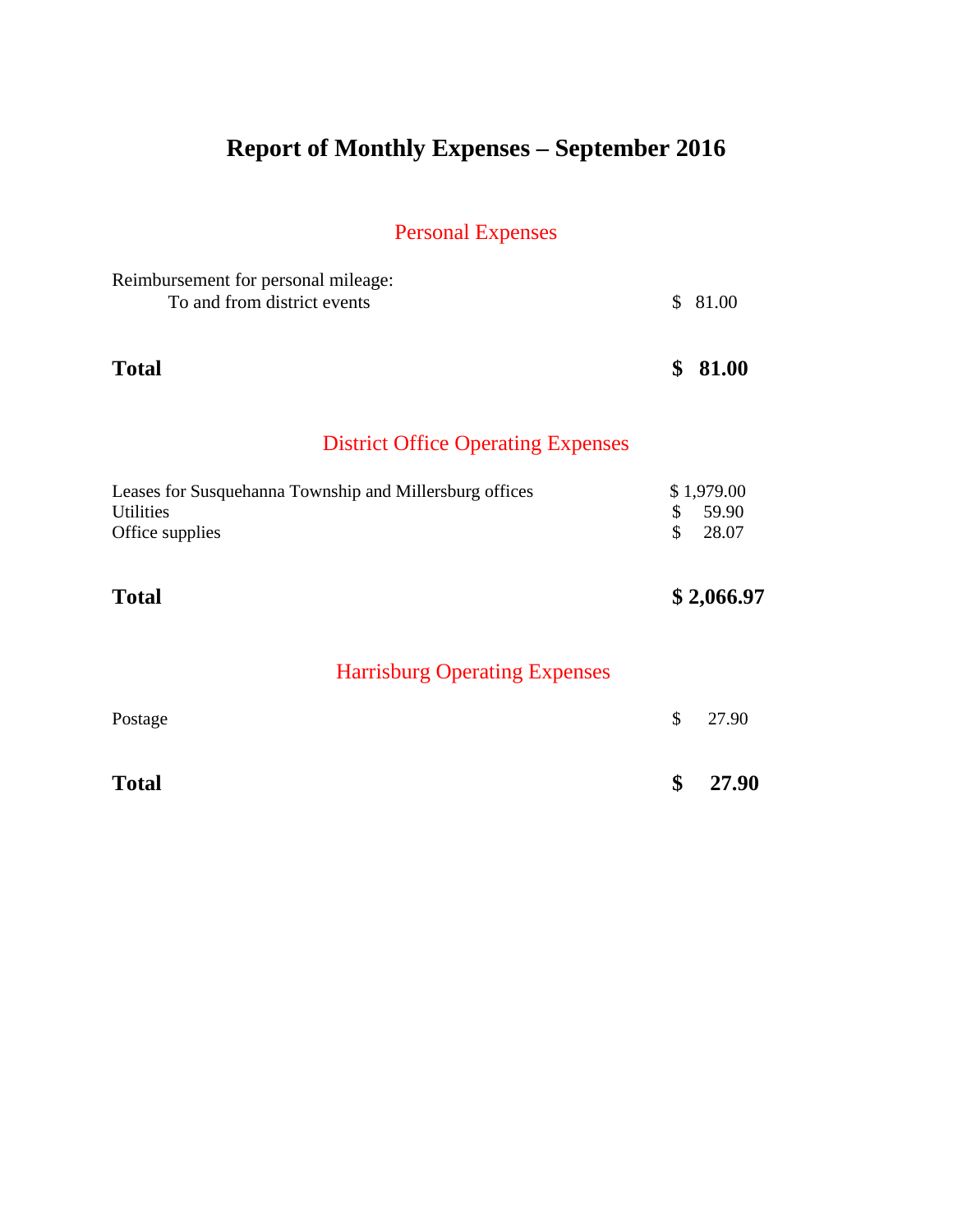# **Report of Monthly Expenses – October 2016**

## District Office Operating Expenses

| Leases for Susquehanna Township and Millersburg offices | \$1,979.00   |
|---------------------------------------------------------|--------------|
| <b>Utilities</b>                                        | 134.66<br>S  |
| Office supplies (including water cooler supplies)       | 81.87<br>S   |
| Staff mileage                                           | 138.67<br>S. |
| Other services                                          | 190.00       |
| Site rental                                             | 339.00<br>S. |
| Other supplies                                          | 498.75       |
| Refreshments                                            | 266.17       |
| Subscriptions                                           | 29.80<br>\$  |
| Flags                                                   | \$<br>57.88  |

## **Total \$ 3,715.80**

## Harrisburg Operating Expenses

| <b>Total</b>                  | \$501.01             |
|-------------------------------|----------------------|
| Postage<br>Cell phone airtime | \$237.21<br>\$262.80 |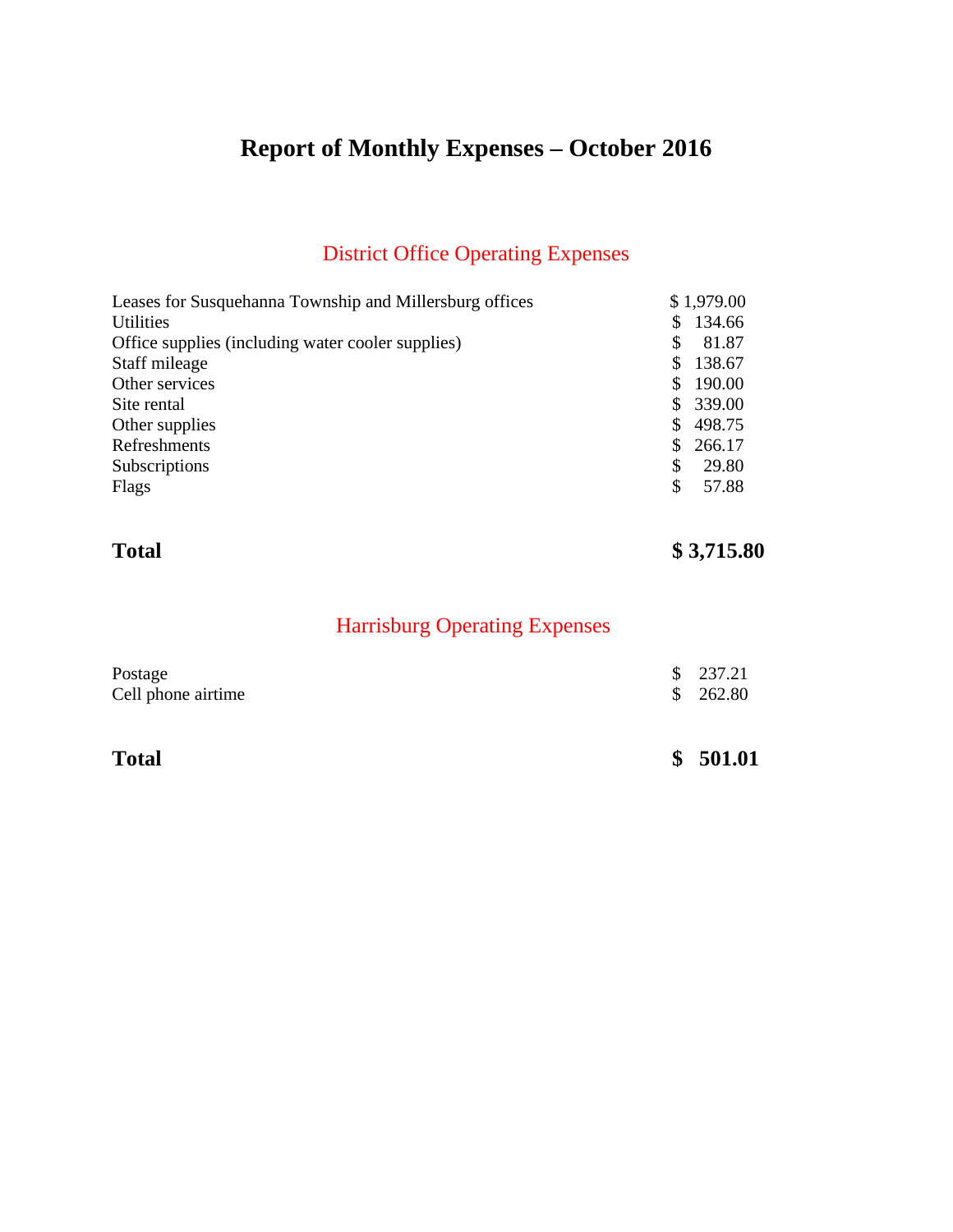# **Report of Monthly Expenses – November 2016**

## Personal Expenses

| <b>Total</b>                        | \$223.88 |
|-------------------------------------|----------|
| <b>Meals</b>                        | \$ 50.00 |
| To and from district events         | \$173.88 |
| Reimbursement for personal mileage: |          |

## District Office Operating Expenses

| <b>Total</b>                                      | \$4,519.82   |
|---------------------------------------------------|--------------|
| Flags                                             | \$1,544.94   |
| Food                                              | \$2,374.40   |
| Site rental                                       | 480.00<br>S. |
| Subscriptions                                     | \$<br>8.94   |
| Staff mileage                                     | S<br>8.64    |
| Office supplies (including water cooler supplies) | \$<br>22.45  |
| <b>Utilities</b>                                  | \$<br>80.45  |

| <b>Total</b> | \$2,837.80 |
|--------------|------------|
| Postage      | \$2,837.80 |